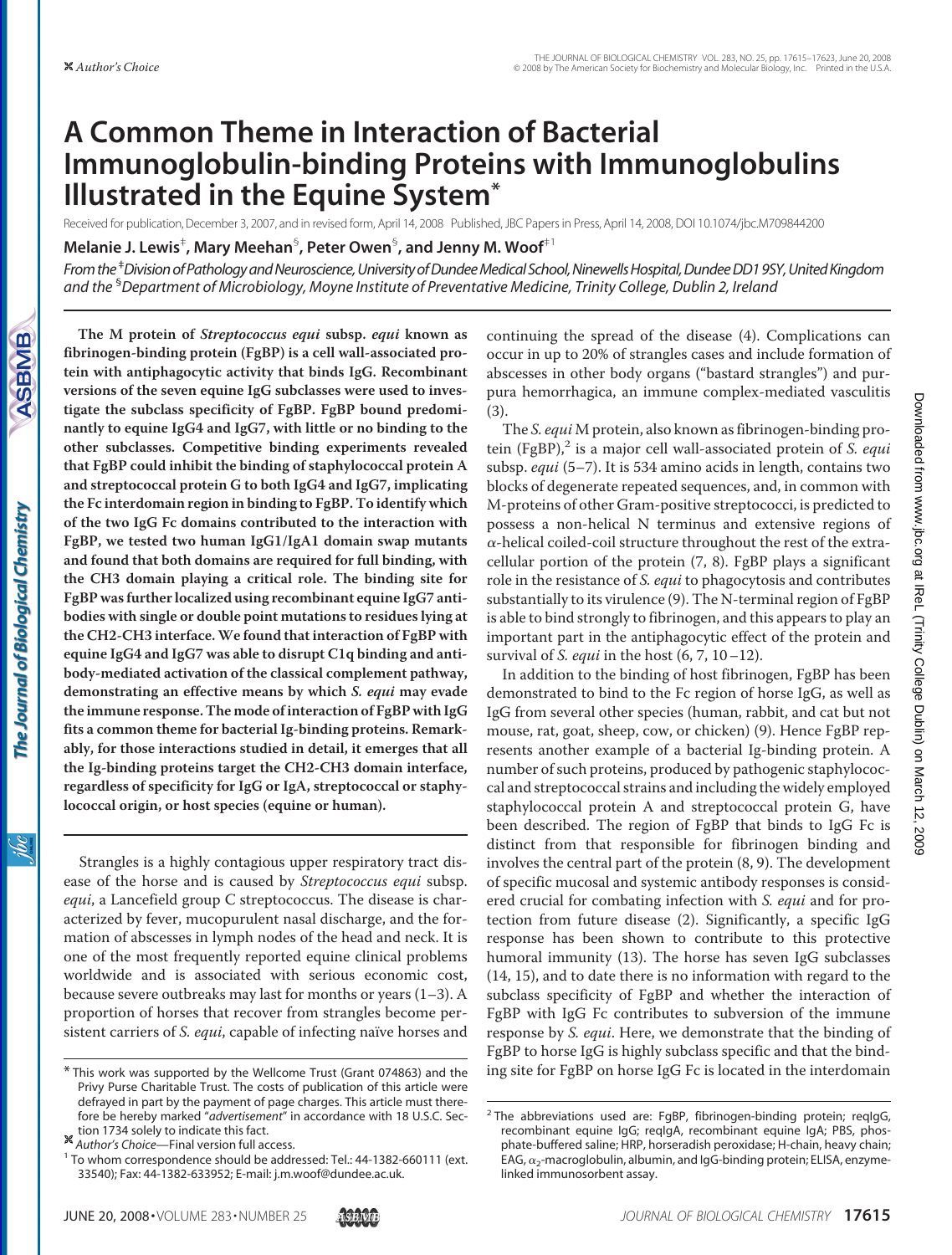region and overlaps with that of protein A and G. Furthermore, binding of FgBP to horse IgG is able to disrupt antibody-mediated complement activation suggesting another mechanism by which FgBP can mediate resistance to phagocytosis and compromise the host immune response to *S. equi* subsp. *equi*.

#### **EXPERIMENTAL PROCEDURES**

*Production of FgBPs*—FgBP1, a recombinant form of FgBP that lacks the wall/membrane anchor domain, was produced as described previously (7). For generation of  $FgBPM^-$ , a recombinant form of FgBP that lacks the central domain between the A and B repeats (amino acids 279–348) and does not bind to equine Ig $G<sub>3</sub>$ <sup>3</sup> FgBP gene sequences encoding amino acids 37–278 and 349– 470 were amplified and juxtaposed in the vector pQE30. Transformation of *Escherichia coli* XL-1Blue with pQE30 and purification of the recombinant protein was carried out as previously described (7, 11).

*Analysis of the Interaction of FgBP with Recombinant Equine Igs by ELISA*—Interaction of FgBP1 with recombinant forms of the seven equine IgG (reqIgG) subclasses, produced and purified as described previously (16), was analyzed by ELISA. FgBP1 (10  $\mu$ g/ml in carbonate buffer) was coated overnight at 4 °C onto 96-well Maxisorp immunoplates (Nunc, Roskilde, Denmark). Control wells were coated with 10  $\mu$ g/ml FgBPM<sup>-</sup>. Plates were washed in Milli-Q water and then blocked for 1 h at room temperature with 5% nonfat milk powder in PBS containing 0.5% Tween 20 (PBS-T). Plates were then incubated with serial dilutions (0–20  $\mu$ g/ml in PBS-T) of one of the reqIgG subclasses or recombinant equine monomeric equine Ig $A<sup>4</sup>$ (eqIgA) for 1 h at room temperature. Binding of reqIgs to FgBP was detected by incubation for 1 h at room temperature with HRP-conjugated goat anti-mouse  $\lambda$  light chain antibody (0.2  $\mu$ g/ml in PBS-T) (Bethyl Laboratories Inc., Montgomery, TX). Goat IgG does not bind to FgBP (9) and so was suitable as the detection reagent in these experiments. Plates were developed as previously described (17). The pH dependence of the FgBP-IgG interaction was analyzed using the same ELISA except that reqIgGs (serial dilutions of 0–10  $\mu$ g/ml) were diluted in PBS-T at either pH 5.5, pH 7.4, or pH 8.5, and FgBP1 and  $FgBPM^$ were used at 5  $\mu$ g/ml.

*Biosensor Analysis of FgBP1 Binding to reqIgG*—Biosensor experiments were carried out using a BIAcore X instrument (BIAcore AB, Uppsala, Sweden). Recombinant FgBP1 (20  $\mu$ M in 10 mM sodium acetate, pH 5.5) was immobilized on a CM5 biosensor chip (BIAcore) using the manufacturer's instructions for amine coupling chemistry. Recombinant FgBPM<sup>-</sup> was coupled under the same conditions to the reference surface of the chip. Recombinant eqIgGs were diluted in BIAcore HBS-EP buffer (0.01 M HEPES, 0.15 M NaCl, 3 mM EDTA, 0.005% surfactant P20) across a concentration range of 0–150  $\mu$ g/ml and were independently injected over the chip (60  $\mu$ l and 30  $\mu$ l/min). After each injection the sensor chip was regenerated with 20  $\mu$ l of 10 mm glycine, pH 3, followed by a 10- $\mu$ l injection of 10 mM glycine, pH 2, if required. Biosensor analysis of recombinant human IgG1 (18) binding to FgBP1 was also carried out

as described above. BIAevaluation 3.2 software was used for data analysis.

*Protein G and Protein A Competition ELISAs*—Plates were coated with 2.5  $\mu$ g/ml of either reqIgG4 or reqIgG7 and then washed and blocked as described above. Plates were placed on ice, and 100 µl/well ice-cold HRP-conjugated protein G (0.25  $\mu$ g/ml in PBS-T) (Sigma), and serial dilutions of either FgBP1 or FgBPM<sup> $-$ </sup> (both 0-50  $\mu$ g/ml in PBS-T) were added simultaneously to each well. Plates were incubated for 2 h at room temperature and then developed as described above. A similar ELISA was used to assess competition between HRP-conjugated protein A (Sigma) (20  $\mu$ g/ml) and FgBP1 or FgBPM<sup>-</sup> (serial dilutions of 0-50  $\mu$ g/ml) using plates coated with  $5 \mu g/ml$  reqIgG4 or reqIgG7. It was necessary to use different concentrations of HRP-conjugated protein G and protein A in the assay because of the different binding affinities of the two proteins for IgG.

*Binding of Recombinant Human Igs to FgBP*—Two previously described recombinant human IgG1/IgA1 domain-swap mutants (18) were assessed for binding to FgBP1. In the first mutant ( $\gamma$ 1 $\gamma$ 2 $\alpha$ 3), the CH3 domain of human IgG1 is replaced by the CH3 domain of human IgA1, whereas in the second  $(\alpha1\alpha2\gamma3)$ , the CH3 domain of human IgA1 is replaced by the CH3 domain of human IgG1. Binding of FgBP1 to a recombinant version of the human IgG3 allotype, IGHG3\*01 or IgG3m(5) (19), purified from transfectant supernatant by affinity chromatography on 3-nitro-4-hydroxy-5-iodophenylacetate-Sepharose, was also investigated. This allotype is known to lack the ability to bind protein A (20, 21). Binding analysis, using recombinant human IgG1 and human IgA1, produced as described previously (17), as positive and negative controls, respectively, was carried out by ELISA as described above using 5  $\mu$ g/ml FgBP1 to coat and serial dilutions (up to 10  $\mu$ g/ml) of recombinant Igs.

*Site-directed Mutagenesis of eqIgG7 Heavy (H) Chain*—Single or double point mutations were introduced into the CH2 or CH3 domains of the eqIgG7 H-chain using a QuikChange II XL site-directed mutagenesis kit (Stratagene, La Jolla, CA), following the manufacturer's instructions. Residues mutated in eqIgG7 corresponded to those in human IgG1 responsible for binding protein A or protein G (22, 23). Selected residues in eqIgG7 were exchanged for the amino acid(s) present in the non-FgBP-binding eqIgG subclasses, at positions where a nonconservative amino acid alteration was found. The five mutants generated are described in Table 1. Mutant antibodies were purified and analyzed by SDS-PAGE and Western blotting as previously described (16). The FgBP1 binding capacities of mutant reqIgG7s were compared with that of wild-type reqIgG7 using biosensor analysis as described above except that  $100$ - $\mu$ l injections of antibody were used.

*Analysis of the Consequences of FgBP-IgG Binding on Complement Activation*—FgBP-mediated inhibition of C1q binding and activation of the classic complement pathway by equine IgG was assessed by ELISA using reqIgG3, reqIgG4, and reqIgG7 (10  $\mu$ g/ml), as described previously (16), with the following modifications. After coating of wells with 3-nitro-4-hydroxy-5-iodophenylacetate-bovine serum albumin and subsequent incubation with recombinant Igs, plates were incubated with serial dilutions of FgBP1 or FgBPM<sup>-</sup> (0-10  $\mu$ g/ml in

<sup>&</sup>lt;sup>3</sup> M. Meehan and P. Owen, unpublished observations.

<sup>&</sup>lt;sup>4</sup> M. J. Lewis, B. Wagner, R. Irvine, and J. M. Woof, manuscript in preparation.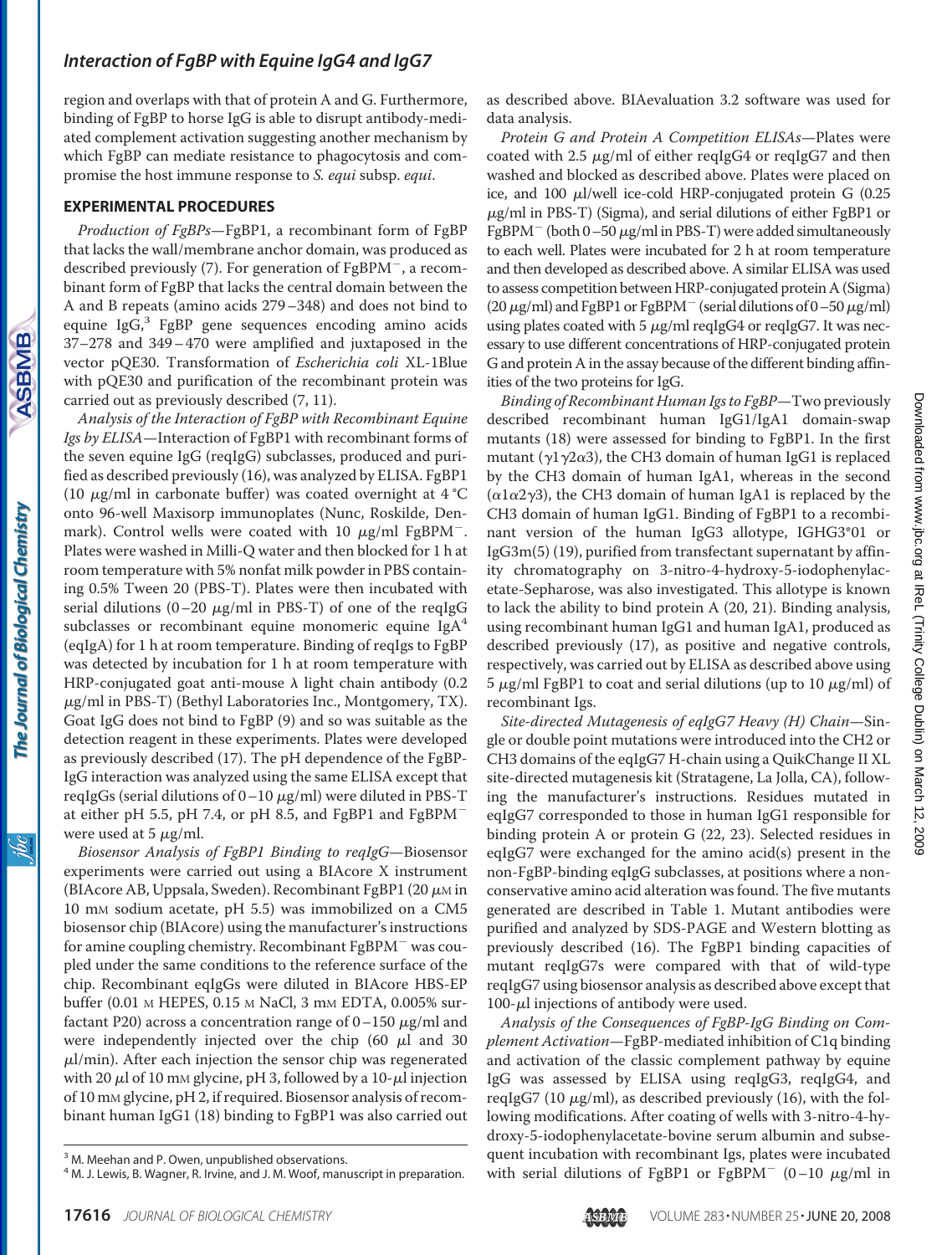



FIGURE 1. **ELISA analysis of the interaction of recombinant equine Igs with FgBP1.** *A*, subclass specificity of the interaction. FgBP1 bound strongly to IgG4 and IgG7, but the remaining five IgG subclasses and IgA showed little or no binding. *Open diamond*, reqIgG1; *cross*, reqIgG2; *open square*, reqIgG3; *open circle*, reqIgG4; *open triangle*, reqIgG5; *plus sign*, reqIgG6; *closed triangle*, reqIgG7; *closed square*, reqIgA. *B* and *C*, pH dependence of the binding to FgBP1. For both equine IgG4 (*B*) and IgG7 (*C*), binding to FgBP1 was most efficient at pH 7.4 – 8.5. *Closed diamond*, pH 5.0; *open square*, pH 7.4; *closed triangle*, pH 8.5. Binding of reqIgGs is expressed as absorbance obtained for the binding to FgBP1 minus absorbance for binding to the FgBPM<sup>-</sup> control (binding to the latter was typically  $<$  0.15 absorbance units). The mean ( $\pm$  S.E.) of three independent experiments is shown.



FIGURE 2. **Biosensor analysis of reqIgG binding to immobilized FgBP1.** Measurements were carried out at different concentrations (0, 35, 50, 75, 100, 125, and 150  $\mu$ g/ml) for the soluble analyte equine IgG4 (A) and equine IgG7 (*B*), respectively. Measurements for the remaining five subclasses were carried out at 150  $\mu$ g/ml only (*C*). The *response curves* shown represent specific binding to FgBP1 (following subtraction of any nonspecific binding to the FgBPM<sup>-</sup> control). Only IgG4 and IgG7 showed concentration-dependent interaction with immobilized FgBP1. *RU*, response units.

PBS-T containing 0.5% bovine serum albumin) for 1 h at room temperature. Plates were incubated then with either human C1q protein (0.5  $\mu$ g/ml, Calbiochem) or human serum. In the former case, binding of C1q to IgG was detected using sheep anti-human C1q-HRP, as previously described, whereas in the latter, activation of the classic complement pathway was detected using a 1/500 dilution of biotin-conjugated mouse anti-human C4c (Quidel, Santa Clara, CA) followed by streptavidin-HRP (1/500, Dako, Ely, Cambs, UK). C4c generation is a specific marker for activation of the classic complement pathway (24). Human C1q and human serum (as a source of complement) were used rather than their equine equivalents because of the availability of detection reagents for the human but not equine proteins. Moreover, cross-species reactivity of IgG and complement components has been well demonstrated (25).

**ASBMB** 

The Journal of Biological Chemistry

<u>isic</u>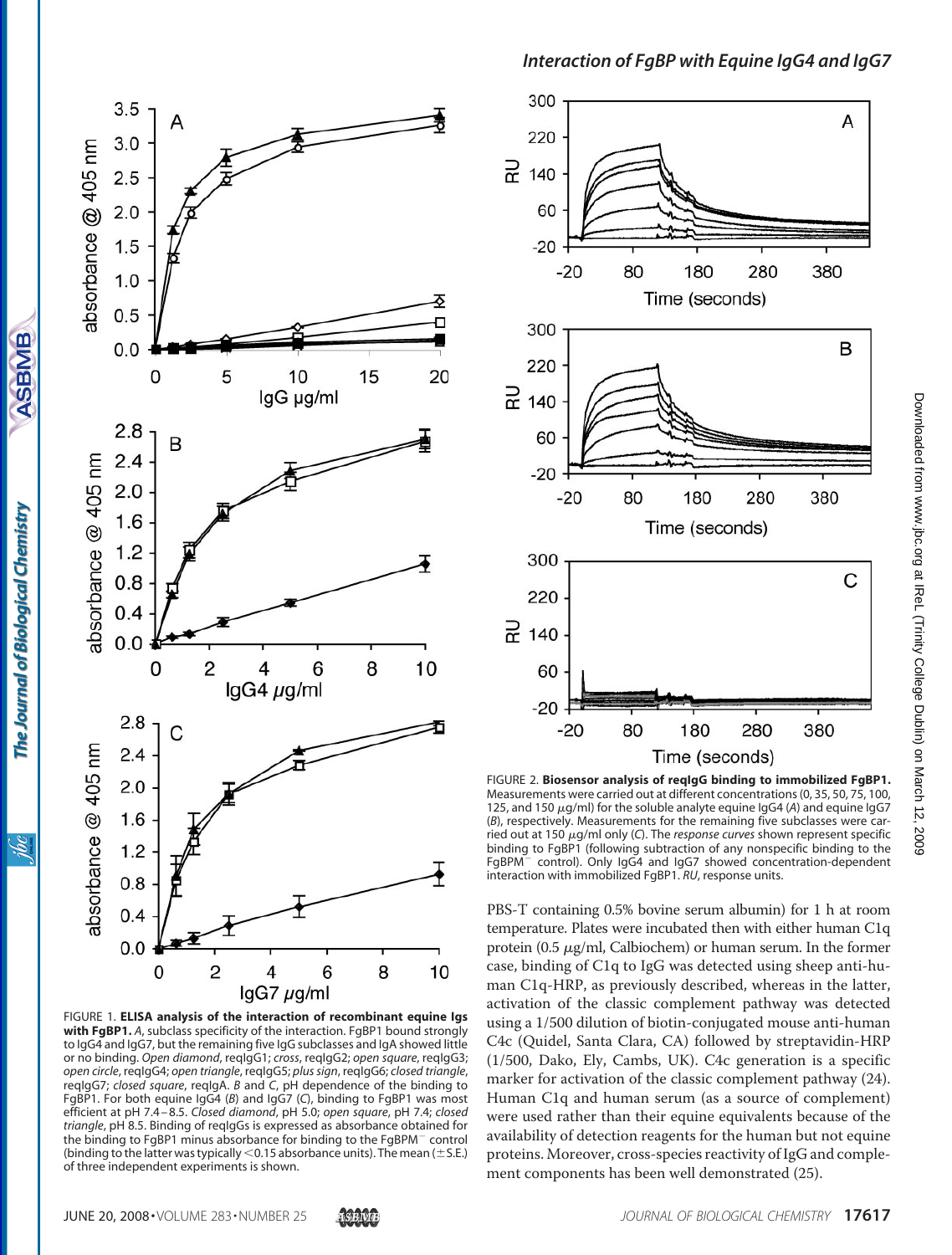

FIGURE 3. **ELISA analysis of competition for binding to reqIgG4 and reqIgG7 between FgBP proteins and protein A and protein G.** A, competition of binding of HRP-conjugated protein G (0.25  $\mu$ g/ml) to reqlgG4 and reqIgG7 coated at 2.5 µg/ml. *B*, competition of binding of HRP-conjugated protein A (20 µg/ml) to reqIgG4 and reqIgG7 coated at 5  $\mu$ g/ml. The figures shows mean ( $\pm$ S.E.) of three independent experiments. reqIgG4 with FgBP1 competitor (*closed circle*) and FgBPM competitor (*open circle*); reqIgG7 with FgBP1 competitor (*open triangle*) and FGBPM competitor (*closed triangle*).



FIGURE 4. **ELISA analysis of FgBP1 binding to human IgG1, human IgG1/ IgA1 domain-swap mutants and human IgG3 allotype IGHG3\*01.** Binding of Igs is expressed as absorbance obtained for the binding to FgBP1 minus absorbance for binding to the FgBPM<sup>-</sup> control (binding to the latter was typically  $<$  0.15 absorbance units). Fig. shows mean ( $\pm$  S.E.) of three independent experiments. *Open diamond*, human IgG1; *open triangle*, human IgA1; *closed square*, α1α2γ3 mutant; *open circle*, γ1γ2α3 mutant; *cross*, human IgG3 IGHG3\*01 allotype.

#### **RESULTS**

*Analysis of FgBP-IgG Binding*—Binding of recombinant FgBP1 to the seven reqIgG subclasses and monomeric reqIgA was first analyzed by ELISA. FgBP1 bound strongly to reqIgG4 and reqIgG7, with little or no binding to the remaining five reqIgG subclasses or to reqIgA (Fig. 1*A*). Because IgG binding by the bacterial IgG-binding proteins staphylococcal protein A and streptococcal protein G is known to be pH-dependent (26), we tested the effect of pH variation on the FgBP1-IgG interaction (Fig. 1, *B* and *C*). An increase in pH from 7.4 to pH 8.5 had little effect on binding, whereas a decrease in pH to 5.5 reduced binding to roughly a third of that seen at physiological pH. Hence, the pH dependence of IgG binding by FgBP is more similar to that of protein A (strongest binding at pH 8) than to that of protein G (strongest binding at  $pH$  4–5) (26).

To establish the affinity of the FgBP-IgG interaction and confirm the equine IgG subclass specificity we used surface plasmon resonance measurements. These experiments gave identical results with regard to subclass specificity to those obtained by ELISA, confirming that reqIgG4 and reqIgG7 are the predominant subclasses capable of binding FgBP1 (Fig. 2). These subclasses share similar affinity in the micromolar range ( $K_a$  values of 6.96  $\times$  10<sup>6</sup> M<sup>-1</sup> for reqIgG7 and 6.79  $\times$  10<sup>6</sup> M<sup>-1</sup> for reqIgG4). Hence, binding affinity is much lower than that of protein G for IgG (26) and closer to that of fragment B of protein A (27).

*Localization of the FgBP Binding Site on Equine IgG*—Protein A and protein G are known to bind in the interdomain region of IgG Fc (22, 23) and have both been shown to interact with reqIgG4 and reqIgG7, although the binding to protein A is

relatively weak (16). Therefore, we used a competition ELISA to see if FgBP could inhibit binding of proteins A and G to reqIgG4 and reqIgG7. We found that FgBP1, but not the non-IgG-binding control protein  $FgBPM^-$ , was able to compete with both protein A and protein G for binding to reqIgG4 and reqIgG7 (Fig. 3). This inhibition was concentration-dependent, and binding of both protein A and protein G was negligible at the maximum concentration of FgBP1 (50  $\mu$ g/ml). These findings suggest that the FgBP binding site(s) on reqIgG4 and reqIgG7 overlap with those of protein A and protein G in the Fc interdomain region.

To determine whether one or both of the IgG Fc domains contribute to FgBP binding, we utilized recombinant human IgG1 and two human IgG1/IgA1 domain-swap mutants. Using biosensor analysis (data not shown), we found that human IgG1 interacted with FgBP1 with an affinity ( $K_a$  of 5.71  $\times$  10<sup>6</sup> M<sup>-1</sup>) only slightly lower than that of reqIgG4 and reqIgG7. Like eqIgA, human IgA1 was found not to bind FgBP1 (Fig. 4). A domain-swap mutant lacking the CH2 domain but retaining the CH3 domain of IgG1 ( $\alpha$ 1 $\alpha$ 2 $\gamma$ 3) was able to bind to FgBP1, but at a much reduced level compared with that of wild-type human IgG1 (Fig. 4). However, FgBP1 binding was completely absent for a mutant retaining the CH2 domain but lacking the CH3 domain of IgG1 ( $\gamma$ 1 $\gamma$ 2 $\alpha$ 3) (Fig. 4). Hence, both Fc domains are required for maximal binding, but the CH3 domain appears to be the most critical.

In addition, we included in this analysis a recombinant human IgG3 antibody of the IGHG3\*01 allotype. IgG3 allotypes capable of binding protein A possess a His residue at position 435 within the interaction site for protein A. However, the IGHG3\*01 allotype carries an Arg at this critical CH3 domain residue and is unable to bind protein A (20, 21). We found that the IGHG3\*01 allotype did not bind FgBP1, indicating that residue 435 is critical also for interaction with FgBP (Fig. 4).

To further localize the FgBP binding site on equine IgG, we generated five IgG7 mutants with single or double point mutations in the regions corresponding to the protein A/protein G binding sites (Table 1). Analysis of the IgG7 mutants by SDS-PAGE and Western blotting revealed that all the mutant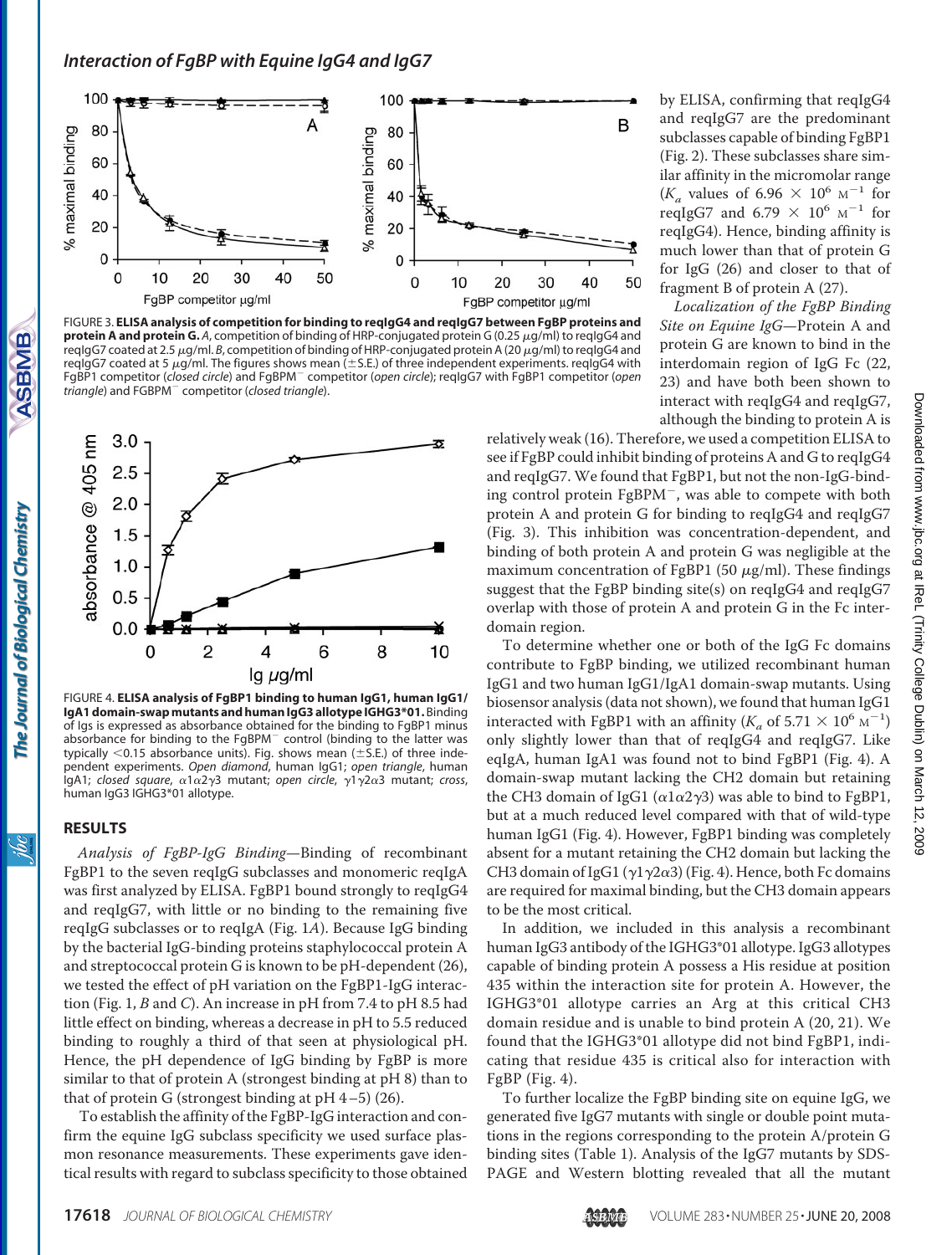#### TABLE 1

#### **Names and description of reqIgG7 mutants**





FIGURE 5. **Analysis of reqIgG7 mutants by SDS-PAGE and Western blotting.** Proteins were run under non-reducing (*A*) and reducing (*B* and *C*) conditions and stained with Coomassie Brilliant blue (*A* and *B*) or immunoblotted and probed with polyclonal goat anti-horse IgGb which recognizes reqIgG4 and reqIgG7 (*C*). *Lane 1*, wild-type reqIgG7; *lane 2*, M252K; *lane 3*, K382Q; *lane 4*, H433R; *lane 5*, HN433/434EH; *lane 6*, HY435/436TV.

reqIgG7s assembled like wild-type reqIgG7 and retained the anticipated reactivity with antigen and both polyclonal and monoclonal anti-equine IgGb (*i.e.* anti-eqIgG4 and -eqIgG7) reagents (Fig. 5). These test outcomes and the fact that the substitutions were based on residues present in other equine IgG isotypes suggest that the likelihood of unintended conformational disruption in the mutants is extremely low, allowing us to draw meaningful conclusions on the relative contribu-



FIGURE 6.**Biosensor analysis of the binding of FgBP1 to reqIgG7 mutants.** Injections of 100  $\mu$ l (30  $\mu$ l/min) of reqIgG7s at 0, 5, 10, 25, 35, 50, 75, 100, 125, and 150-g/ml are shown.*A*, wild-type reqIgG7; *B*, M252K; *C*, K382Q;*D*, H433R; *E*, HN433/434EH; *F*, HY435/436TV. The *response curves* shown represent specific binding to FgBP1 (following subtraction of any nonspecific binding to the FgBPM<sup>-</sup> control).

tions of the mutated residues to FgBP binding. Binding of the mutant reqIgG7s to FgBP1 was analyzed using surface plasmon resonance experiments (Fig. 6). Mutants M252K and K382Q both showed decreased FgBP1 binding compared with wildtype reqIgG7. However, the 45-fold decrease in FgBP1 binding by M252K ( $K_a$  of 1.53  $\times$  10<sup>5</sup> M<sup>-1</sup>) was more dramatic than the 2.4-fold decrease shown by K382Q ( $K_a$  of 2.91  $\times$  10<sup>6</sup> м $^{-1}$ ). Mutant H433R showed a small (1.7-fold,  $K_a$  of 4  $\times$  10 $^6$  $M^{-1}$ ) reduction in FgBP1 binding capacity compared with wild-type reqIgG7. However, the double point mutants HN433/434EH and HY435/436TV showed drastically impaired abilities to bind FgBP1, retaining  $<$  5% of the binding capacity of wild-type reqIgG7. The FgBP1 binding affinities and interdomain site sequence alignment of the tested IgGs are summarized in Fig. 7. Taken together these results suggest that the binding site on IgG for FgBP encompasses some of the same interdomain residues as those involved in interaction with protein A and protein G. Residues in the Leu<sup>251</sup>–Ser<sup>254</sup> and the Leu<sup>432</sup>–Tyr<sup>436</sup> loops are particularly implicated. Comparison of the binding affinities of mutants H433R and HN433/434EH suggests that either His<sup>433</sup> is not critical for FgBP binding, or that alteration of

The Journal of Biological Chemistry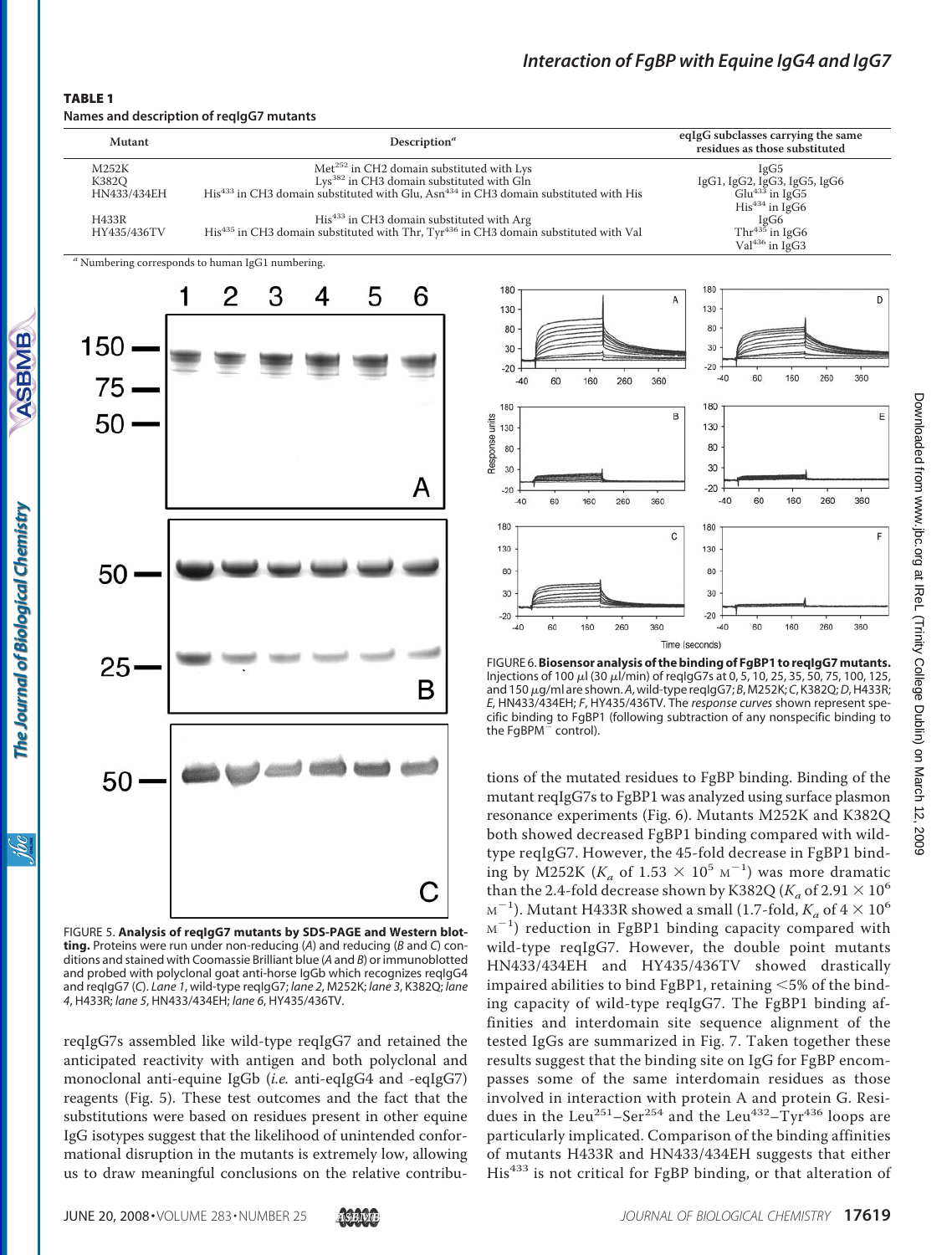| CH2                 |               |               |               |               |               |                      | CH <sub>3</sub> |               |               |                                      |               |                         |                                      |               |               | $K_a(M^{-1})$            |  |
|---------------------|---------------|---------------|---------------|---------------|---------------|----------------------|-----------------|---------------|---------------|--------------------------------------|---------------|-------------------------|--------------------------------------|---------------|---------------|--------------------------|--|
| hIqGl<br>$hIqG3*01$ | 251<br>L<br>L | 252<br>M<br>M | 253<br>I<br>I | 254<br>S<br>S | 311<br>Q<br>Q | 314<br>$\frac{L}{L}$ | 380<br>E<br>E   | 382<br>E<br>E | 428<br>M<br>M | 432<br>$\underline{\mathbf{L}}$<br>L | 433<br>H<br>H | 434<br>$\mathbf N$<br>N | 435<br>$\underline{\mathbf{H}}$<br>R | 436<br>Y<br>F | 438<br>Q<br>Q | 5.71 x $10^6$<br>TLTD    |  |
| eqIgG4              | г             | M             | т             | s             | K             | г                    | Е               | К             | M             | L                                    | H             | N                       | н                                    | Y             | Е             | 6.79 $x$ 10 <sup>6</sup> |  |
| eqIgG7              | г             | М             | I             | S             | K             | г                    | E               | К             | M             | L                                    | Н             | N                       | н                                    | Υ             | Е             | $6.96 \times 10^{6}$     |  |
| eqIgG1              | r             | М             | r             | т             | Q             | L                    | E               | Q             | M             | L                                    | H             | N                       | H                                    | Y             | Q             | TLTD                     |  |
| eqIqG2              | L             | M             | т             | S             | $\mathbf Q$   | L                    | E               | Q             | M             | L                                    | H             | N                       | H                                    | $\mathbf{F}$  | K             | TLTD                     |  |
| eqIqG3              | L             | M             | τ             | т             | Q             | L                    | Ë               | Q             | M             | L                                    | H             | N                       | н                                    | v             | Q             | TLTD                     |  |
| eqIgG5              | г             | K             | τ             | S             | $\mathbf Q$   | г                    | Е               | Q             | М             | v                                    | Е             | N                       | н                                    | Y             | $\mathbf Q$   | TLTD                     |  |
| egIgG6              | L             | М             | т             | Ś             | $\Omega$      | R                    | E               | Q             | M             | T.                                   | R             | H                       | т                                    | Y             | Q             | TLTD                     |  |
| M252K               | г             | ®             | I             | S             | К             | L                    | E               | K             | М             | L                                    | H             | N                       | н                                    | Y             | Е             | $1.53 \times 10^{5}$     |  |
| K382Q               | L             | M             | I.            | S             | K             | L                    | E               | ©             | M             | L                                    | H             | N                       | H                                    | Y             | Е             | $2.91 \times 10^{6}$     |  |
| HN433/434EH         | L             | M             | т             | S             | K             | L                    | E               | K             | M             | $\mathbf L$                          | E             | (H)                     | н                                    | Y             | E             | TLTD                     |  |
| H433R               | т.            | М             | т             | S             | К             | L                    | E               | к             | М             | L                                    | (R)           | N                       | н                                    | Υ             | Е             | $4.0 \times 10^6$        |  |
| HY435/436TV         | L             | M             | I             | S             | K             | L                    | E               | K             | M             | L                                    | н             | N                       | $^\copyright$                        | (v)           | Е             | TLTD                     |  |

FIGURE 7. **Amino acid alignments of reqIgG subclasses and reqIgG7 mutants showing only CH2 and CH3 residues critical for interaction with protein A and protein G.** Residue numbers (shown above sequences) correspond to human IgG1 numbering. In the corresponding hIgG1 sequence (shown for comparison at the *top*), residues implicated in interactions are indicated as follows: protein G, *normal text*; protein A, *underlined*; both protein A and protein G, *box*. The corresponding sequence for human IgG3 allotype IGHG3\*01 (hIgG3\*01) is also shown. In the middle section, the FgBP-binding subclasses eqIgG4 and eqIgG7 are shown above the non-binding subclasses. reqIgG7 mutants are shown in the *lower part* of the figure, with substitutions *encircled*. *Ka* values for interaction with FgBP1 are shown on the *right*. *TLTD*, too low to detect.



FIGURE 8. **Disruption of antibody-mediated complement activation by FgBP1.** Increasing concentrations of FgBP1 were able to disrupt C1q binding, detected using anti-C1q antibody (*A*), and activation of the classical complement pathway, detected using anti-C4c antibody (*B*), by reqIgG4 and reqIgG7 but not by reqIgG3, which binds poorly to FgBP1. *Closed diamond*, reqIgG3; *open square*, reqIgG4; *closed triangle*, reqIgG7. In each case, C1q binding/activation are shown as a percentage of the binding/activation seen in the absence of FgBP1. The figure shows mean ( $\pm$  S.E.) of three independent experiments.

this residue to a positively charged amino acid such as arginine (as in H433R) can be tolerated without significant impact on the affinity of the interaction. In contrast, residues His<sup>435</sup> and/or Tyr<sup>436</sup> appear to be critical for the interaction, because in both instances where these residues are substituted (with Arg<sup>435</sup> and Phe<sup>436</sup> in human IgG3 allotype IGHG3\*01 and with Thr<sup>435</sup> and Val<sup>436</sup> in reqIgG7 mutant HY435/436TV) binding to FgBP1 is ablated. Overall, we can conclude that the binding site for FgBP on reqIgG Fc appears to center on the interdomain region, utilizing residues common to both the protein A and protein G binding sites.

*Impact of FgBP Binding to IgG on Complement Activation*— We have previously demonstrated that reqIgG1, reqIgG3, reqIgG4, and reqIgG7 bind strongly to C1q and activate the classical complement pathway (16). To gain an insight into the physiological consequences of FgBP binding to eqIgG4 and eqIgG7, we investigated whether FgBP1 could inhibit their ability to bind C1q and activate the classical complement pathway. We found that FgBP1 was able to disrupt C1q

identical at the amino acid level, and prior to genomic identification were together thought to comprise a single subclass termed IgGb (15, 28). For all the binding characteristics and effector functions thus far tested, these two subclasses share common features, presumably due to their high sequence similarity (16).

We have demonstrated that FgBP binds to the interdomain region of IgG Fc and that both of the Fc domains are required for full binding. The residues implicated in our mutagenesis studies as critical for binding to FgBP are known to mediate interaction with staphylococcal protein A and streptococcal protein G also (22, 23). Indeed, there is a striking overlap of the regions recognized by these three distinct bacterial proteins (Fig. 9), despite the fact that they derive from very different streptococcal and staphylococcal strains and these bacteria are pathogenic in different mammalian species.

Even more remarkably, the fact that these unrelated IgGbinding proteins bind to similar sites in the IgG interdomain region parallels the situation for the unrelated bacterial IgA

binding and complement activation by reqIgG4 and reqIgG7 (Fig. 8). In contrast, FgBP1 was unable to disrupt C1q binding and complement activation by reqIgG3, which we have shown binds poorly or not at all to FgBP1 (Fig. 8). The control protein, FgBPM<sup>-</sup>, had no effect on C1q binding or complement activation. With the highest concentration of FgBP1 used (10  $\mu$ g/ml), C1q binding and complement activation by reqIgG4 and reqIgG7 decreased to 50 and 40%, respectively, of that seen in the absence of FgBP1. This partial rather than complete inhibition of antibody-mediated complement activation may be a consequence of using soluble rather than cellbound FgBP (see "Discussion" below).

### **DISCUSSION**

Ig-binding proteins have been identified in a range of bacteria, and their diversity in Ig binding characteristics in terms of Ig isotype, subclass, and species has long been recognized. The horse has an unusually large number of IgG subclasses, which vary in their structural and functional attributes (14–16). In this study we addressed the eqIgG subclass specificity of FgBP and found that this bacterial protein is highly specific for only two (eqIgG4 and eqIgG7) of the seven eqIgG subclasses. eqIgG4 and eqIgG7 are 97%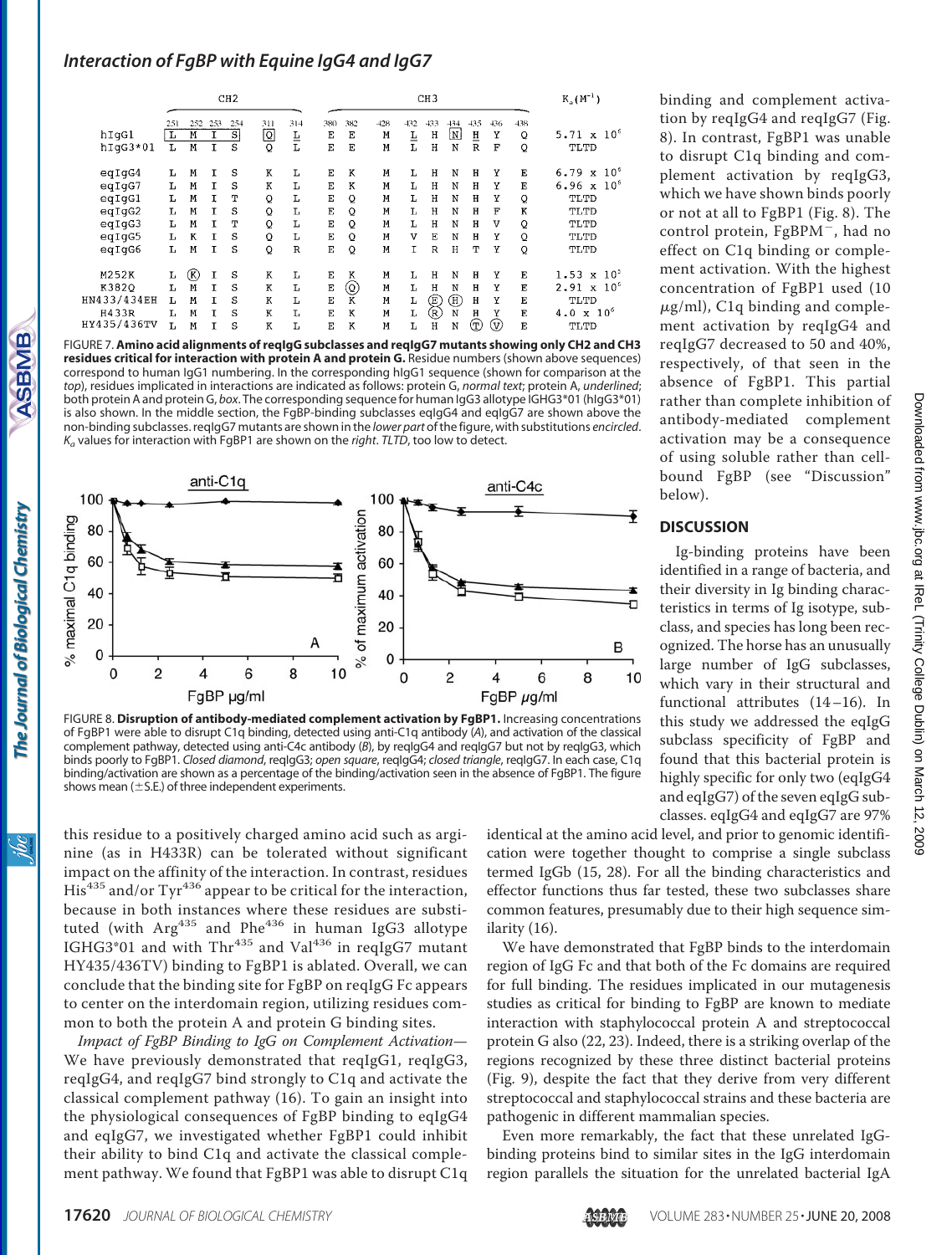

FIGURE 9. **Interaction sites for streptococcal and staphylococcal Ig-binding proteins on IgG and IgA Fc regions.** The CH2 and CH3 domains of the heavy chains of IgG (*A–C*) (PDB accession: 1FC1) and IgA (*D–F*) (PDB accession: 1OW0) are shown in *light blue* and *dark blue*, respectively. Residues shown to be critical for interaction by mutagenesis studies and/or by x-ray crystallography of complexes are highlighted by *spheres*. *A*, FgBP from *S. equi* in *purple*; *B*, protein G from group C and group G streptococci in *red*; *C*, protein Afrom *S. aureus*in *yellow*;*D*, Sir22from *S. pyogenes*in *orange*; *E*,proteinfrom Group B streptococcus in *pink*; *F*, SSL7 from *S. aureus* in *green*. Remarkably, all the Ig-binding proteins target the CH2-CH3 domain interface, regardless of specificity for IgG or IgA, streptococcal or staphylococcal origin, or host species (equine or human).

binding proteins Sir22 from *S. pyogenes*, β protein from group B streptococcus, and SSL7 from *Staphylococcus aureus*, which all bind to the Fc domain interface in human IgA (29–31) (Fig. 9). Although a different immunoglobulin class is involved, again we see the equivalent region being targeted by proteins produced by very different bacterial pathogens. Thus, it seems that convergent evolution may have favored the appearance of bacterial proteins that bind to the CH2/CH3 interface in IgG and IgA. This interdomain region, in IgG at least, has been recognized as one of only a limited number of regions on the Ig surface that is particularly suited to protein-protein interaction (32, 33).

The evolutionary reasons why such sites of relative vulnerability have been retained on the surface of Ig Fc regions are likely to be complex (34) but most probably relate to their roles as interaction sites for key host receptors. In IgG, for example, the Fc interdomain region forms the interaction site for FcRn, the so-called neonatal Fc receptor that mediates a number of processes fundamental to IgG function, including regulation of IgG turnover and transepithelial transfer of IgG (35). For IgA, the CH2/CH3 interdomain region serves as the interaction site for its specific Fc receptor, Fc $\alpha$ RI, which triggers efficient elimination mechanisms against IgAcoated pathogens (18, 36).

Despite the marked overlap in their binding sites on IgG, the eqIgG subclass specificities for FgBP, protein G, and protein A are distinct. Although FgBP binds almost exclusively to eqIgG4 and eqIgG7, protein G binds strongly to eqIgG1, eqIgG4, and eqIgG7 and shows intermediate binding to eqIgG3, low binding to eqIgG2 and eqIgG6, and no binding to eqIgG5 (16). Binding of eqIgGs to protein A is generally quite low with the subclasses binding in the following order eqIgG1  $>$  eqIgG3 = eqIgG4 = eqIgG7 > eqIgG2 = eqIgG5 > eqIgG6 (16). His<sup>435</sup> in the CH3 domain of IgG, which is critical for binding to protein A, either alone or together with its neighbor  $Tyr^{436}$ , also appears to be a requirement for binding to FgBP. Thus deviations from the  $His^{435}$ -Tyr<sup>436</sup> motif may account, at least in part, for the inability of eqIgG6 and eqIgG2 to bind FgBP. Although our mutagenesis experiments have pinpointed amino acid differences that may account for the deficiency of some of the eqIgG subclasses in FgBP binding, we predict that there may be additional residues in the eqIgG Fc outside the protein A and protein G binding sites that make unique contributions to the IgG-FgBP interaction.

Together eqIgG4 and eqIgG7 are the most prevalent forms of IgG in serum and are also found in mucosal secretions (37). Furthermore, both subclasses are able to stimulate a strong respiratory burst from equine peripheral blood leukocytes and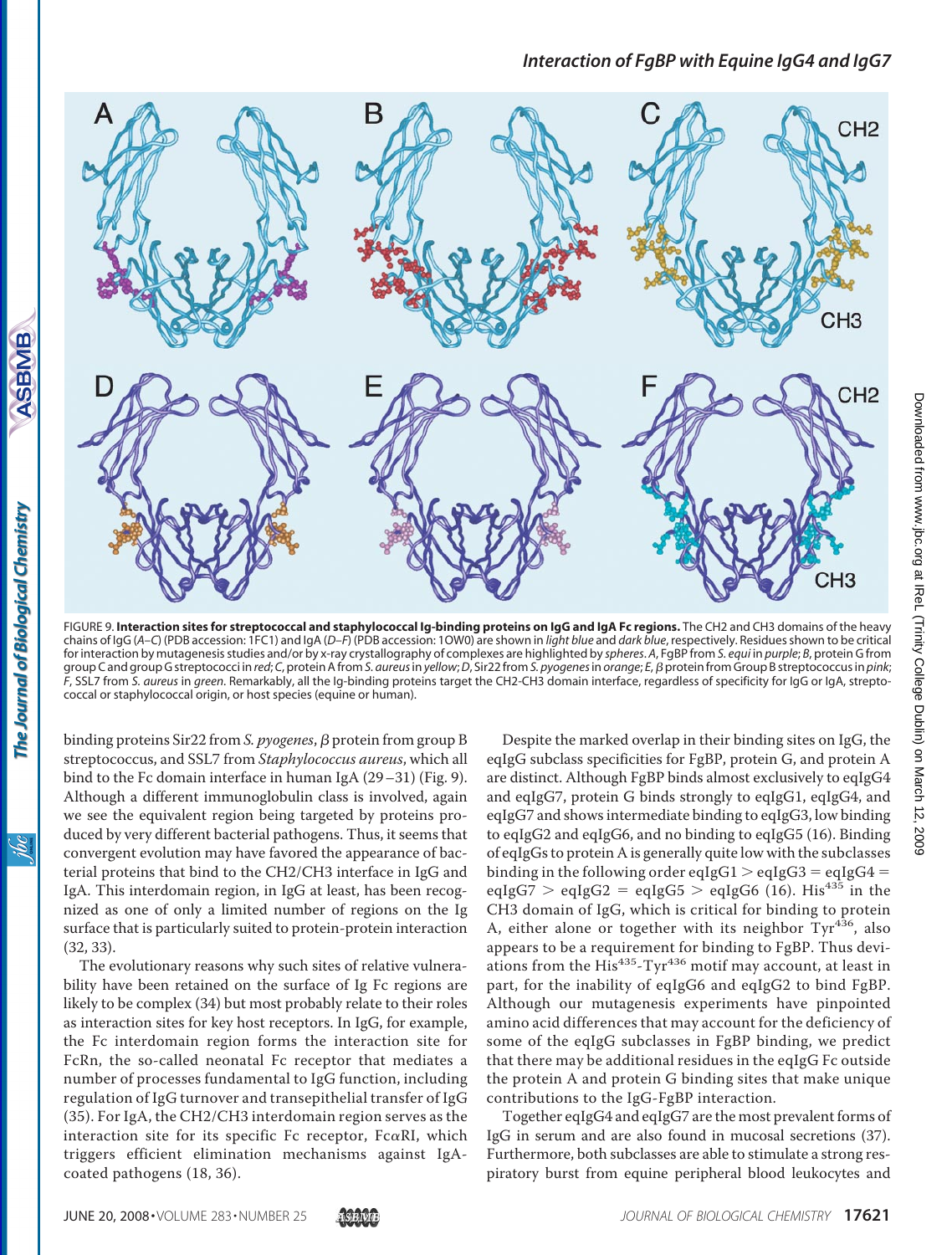effectively activate complement via the classical pathway (16). Accumulated evidence has highlighted that antibodies, in particular those that recognize FgBP, play a vital role in protection against strangles (38– 40). Furthermore, FgBP-specific IgGb (*i.e.* eqIgG4/eqIgG7) has been recognized as the predominant IgG subclass present in the sera of acute and convalescent strangles cases and in the nasal mucosa during the acute response (13). The non-immune binding of antibodies by bacterial immunoglobulin binding proteins is presumed to subvert the host immune response. Functionally, this could be through prevention of initial antibody binding to bacterial epitopes, evasion of detection by other components of the immune response by coating of bacteria with host antibody, or by blocking of Fc-mediated effector functions such as complement activation or Fc-receptor binding. Several studies have investigated the ability of bacterial Ig binding proteins to interfere with the effector functions of IgG. The majority of available evidence appears to argue against the ability of such proteins to inhibit the binding of IgG to  $Fc\gamma R$  on phagocytic cells (41). However, protein A has been shown to be capable of inhibiting C1q binding to surface-immobilized IgG, thereby preventing complement activation (42). Similarly, the binding of protein H from *S. pyogenes* to surface-immobilized IgG can inhibit C1q binding and partially block complement-mediated lysis (42). In the current study, binding of FgBP to surface-immobilized eqIgG4 and eqIgG7 was clearly able to disrupt the binding of C1q and prevent subsequent activation of the classical complement pathway. Our results indicate that the observed inhibition of C1q binding and complement activation depends on the binding of FgBP to eqIgG, because when an eqIgG subclass that is unable to bind FgBP is used (eqIgG3), no inhibition is seen. Because specific antibody and complement have both been shown necessary to combat *S. equi* (43), such targeting of the major complement-activating eqIgG subclasses may afford the bacterium an effective means to disrupt antibody-mediated elimination.

The observed FgBP-mediated inhibition of both C1q binding to IgG and complement activation, although substantial, was not complete. Our use of a soluble version of FgBP may have underestimated the potency, in this regard, of FgBP, which in its natural form is an abundant cell wall-associated protein (5–7). One might speculate that anchoring of IgG close to the bacterial surface by cell wall-bound FgBP is likely to increase the chance of steric hindrance. Thus the approach and binding of such a large molecule as C1q would be compromised, resulting in more complete inhibition of the complement pathway. Support for this notion comes from related studies with protein G. Although one study found soluble streptococcal protein G unable to block both C1q binding to IgG and complementmediated lysis of IgG-sensitized red blood cells (42), another demonstrated that, when IgG is bound by bacterial cell-surface protein G, interaction with C1q is completely blocked (44). The authors of the second study proposed that the presence of protein G in a defined orientation and spacing on the streptococcal cell surface facilitates inhibition of the interaction of C1q with protein G-bound IgG. In a similar fashion, one might argue that the particular spatial arrangement of FgBP on the surface of *S. equi* cells may effectively prevent the approach and interaction of bulky C1q molecules with any IgG that is bound to FgBP.

Thus we consider that there are good reasons to believe that the FgBP-IgG interaction is likely to make an important contribution to the pathophysiology of strangles, at least in part through inhibition of complement-mediated clearance mechanisms.

Under the physiological conditions of plasma, one might expect binding of both fibrinogen and IgG to FgBP, assuming access/ steric hindrance is not an issue. Further experiments will be necessary to assess the impact that fibrinogen binding might have on the interaction of IgG with FgBP and on the prevalent mechanism of inhibition of complement activation (45).

*S. equi* has evolved multiple secreted and cell surface-associated factors that interact with host proteins and promote adherence and/or help to evade immune responses (1). These include another immunoglobulin-binding protein, the  $\alpha_2$ -macroglobulin, albumin, and IgG-binding protein or EAG (46). The equine IgG subclass specificity and the biological effects of IgG binding by EAG have not been elucidated and would make an informative comparison with FgBP, particularly because this protein is the subject of vaccine studies (47– 49). Interestingly, protein ZAG, the homologue of EAG present in *S. equi* subsp. *zooepidemicus*, is reported to bind IgG from a broader range of species than FgBP and to bind horse IgG (subclass not specified) with a much higher affinity ( $K_a$  of  $1 \times 10^{10}$  M<sup>-1</sup>) (50).

In conclusion, we have shown that the Fc-mediated binding of equine IgG by *S. equi* FgBP is highly specific for the eqIgG4 and eqIgG7 subclasses. The FgBP-IgG interaction provides an effective means by which *S. equi* subsp. *equi* can circumvent antibody effector function. In common with several other streptococcal and staphylococcal IgG- and IgA-specific Ig-binding proteins, FgBP binds to the domain interface of the Ig Fc region, illustrating a common mode of interaction that has been adopted by these important virulence factors.

*Acknowledgment—We are grateful to Adele Page for technical assistance with BIAcore experiments.*

#### **REFERENCES**

- 1. Harrington, D. J., Sutcliffe, I. C., and Chanter, N. (2002) *Microb. Infect.* **4,** 501–510
- 2. Timoney, J. F. (2004) *Vet. Res.* **35,** 397–409
- 3. Taylor, S. D., and Wilson, W. D. (2006) *Clin. Tech. Equine Pract.* **5,** 211–217
- 4. Newton, J. R., Verheyen, K., Talbot, N. C., Timoney, J. F., Wood, J. L. N., Lakhani, K. H., and Chanter, N. (2000) *Equine Vet. J.* **32,** 515–526
- 5. Galan, J. E., and Timoney, J. F. (1987) *Infect. Immun.* **55,** 3181–3187
- 6. Timoney, J. F., Artiushin, S. C., and Boschwitz, J. F. (1997) *Infect. Immun.* **65,** 3600–3605
- 7. Meehan, M., Nowlan, P., and Owen, P. (1998) *Microbiology* **144,** 993–1003
- 8. Meehan, M., Kelly, S. M., Price, N. C., and Owen, P. (2002) *FEMS Microbiol. Lett.* **206,** 81–86
- 9. Meehan, M., Lynagh, Y., Woods, C., and Owen, P. (2001) *Microbiology* **147,** 3311–3322
- 10. Boschwitz, J. S., and Timoney, J. F. (1994) *Microb. Pathog.* **17,** 121–129
- 11. Meehan, M., Muldowney, D. A., Watkins, N. J., and Owen, P. (2000) *Microbiology* **146,** 1187–1194
- 12. Meehan, M., Muldowney, D. A., O'Meara, F., and Owen, P. (2000) *FEMS Microbiol. Lett.* **190,** 317–321
- 13. Sheoran, A. S., Sponseller, B. T., Holmes, M. A., and Timoney, J. F. (1997) *Vet. Immunol. Immunopathol.* **59,** 239–251
- 14. Wagner, B., Greiser-Wilke, I., Wege, A. K., Radbruch, A., and Leibold, W.